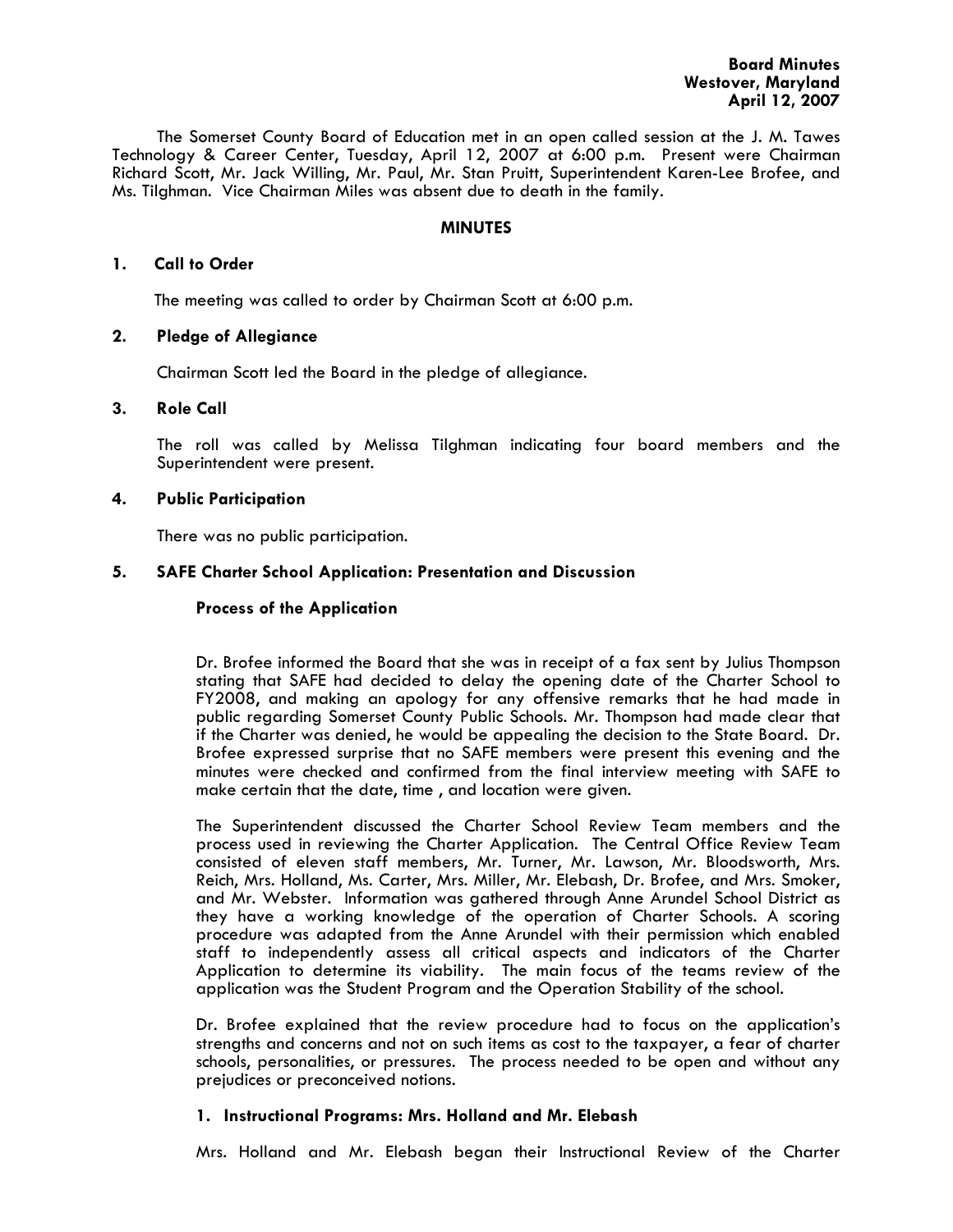Application and identified strengths as:

- ¾ School, Community, and Parent Relationship
- $\triangleright$  Dedication
- ¾ Calvert School Curriculum
- $\triangleright$  Individual Learning Plans
- ¾ Computer Based Foreign Language and Technology Skills

Challenges found are as follows:

- $\triangleright$  Intervention Plan needed for below level students
- $\triangleright$  Implementation of Technology
- ¾ Calvert Curriculum is not aligned with Maryland's Voluntary State Curriculum
- $\triangleright$  Work Schedule is not clear
- ¾ Highly Qualified Dual Certified Educators are needed
- $\triangleright$  NCLB and Special Education Requirements are not met
- $\triangleright$  No Grading policy in place
- $\triangleright$  No Food Service or Physical Ed. plans
- ¾ Schedule of contracted services with SCPS are needed
- $\triangleright$  Mr. Thompson stated he would withdraw from his position as CEO when the Charter School opens which is a concern

# **2. Student Assessment**

Mr. Bloodsworth was responsible for the review of Student Assessment Procedures and found that the Charters Applications Strengths were:

- $\triangleright$  Testing used in identifying student need
- $\triangleright$  Use of portfolios with students

Challenges in this area are:

- $\triangleright$  Holistic scoring and Rubrics not mentioned in Program
- $\triangleright$  MSA and HSA testing procedure and schedule
- $\triangleright$  Full daily schedule not available
- $\triangleright$  Knowledge of Technology Software
- $\triangleright$  Student Teacher Ratio greater than that of SCPS

\*\*\* Dr. Brofee interrupted Mr. Bloodsworth to inform the four Board members that Mr. Miles had a death in the family and therefore would not be present.\*\*

# **3. Governance Structure**

Mr. Turner reported to the Board that Mr. Thompson has met with the union representative, and has used a significant amount of funding and has put in a lot of time promoting the Charter School Facility. Mr. Turner concluded that the Governing Board of the Charter School lacks the experience needed in operating a Charter School and is concerned that the its Board will change members three months after the school's opening. There is no evidence of a grade reporting system and clarification of community involvement is needed. Mr. Turner concluded that the Charter School does not offer any unique programs that are not offered by Somerset County Public Schools.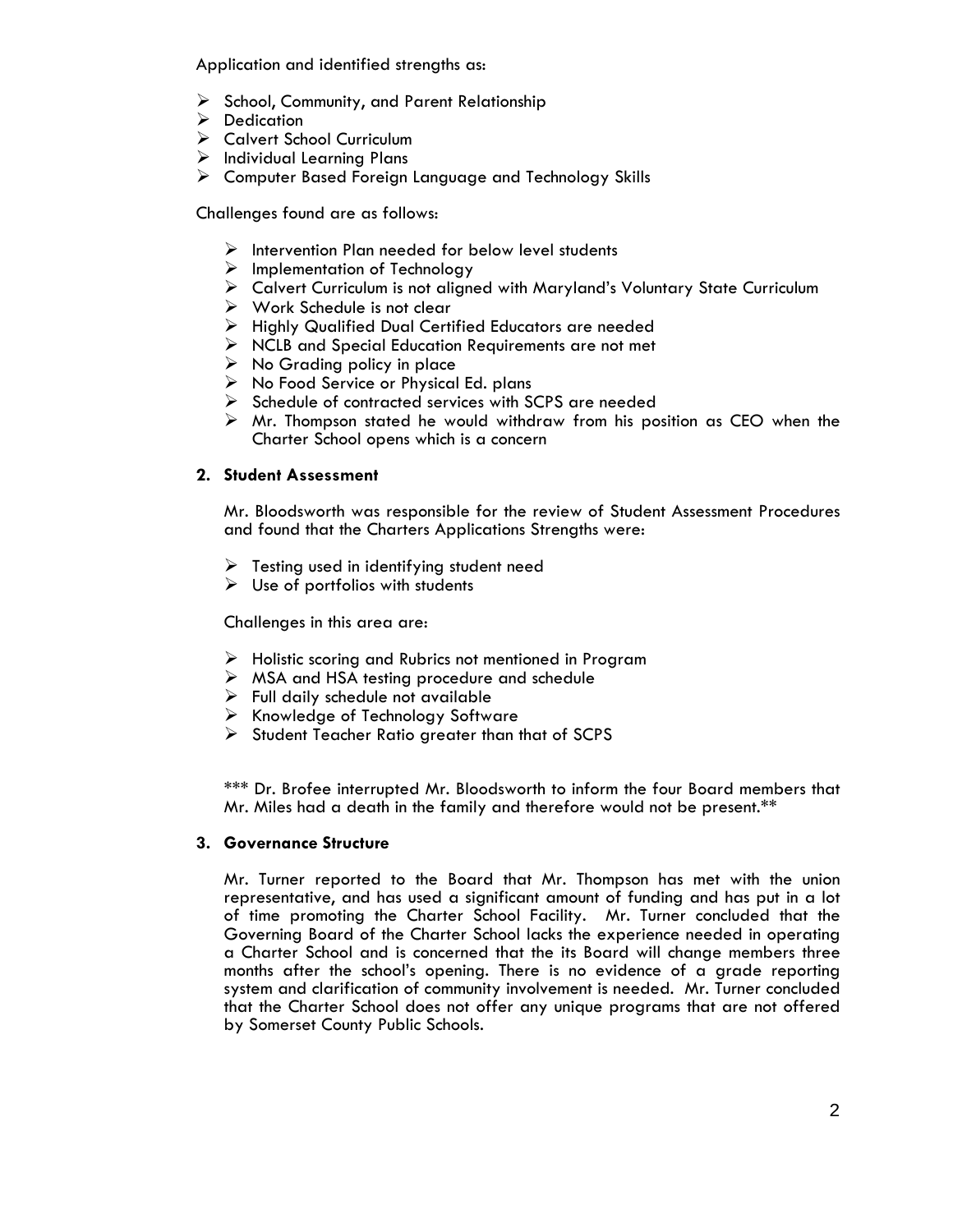# **4. Business Management**

Mrs. Miller discussed with the Board her review area of the Charter School and her findings were as follows:

- $\triangleright$  Accounting system breakdown is not included.
- $\triangleright$  CPA program seems complex.
- $\triangleright$  Dependency upon Financial Consultants is excessive.
- $\triangleright$  Organization Chart is not aligned with the budget.
- $\triangleright$  Personnel Leave tracking system is needed.
- $\triangleright$  Absence of Family Medical Leave Act is problematic.
- $\triangleright$  Procedure for recruiting, hiring, and keeping highly qualified teachers is omitted.

Mr. Paul questioned the Charter School's plans for continued funding after the first year. Mr. Willing expressed concerns of CPA Firm and its experience in educational budgets. Trice and Grier is the audit firm that will overlook the CPA Firm. The Charter proposes enrolling two additional students per year per grade (20 to

22) as a means to create a contingency fund. The teachers will be considered SCPS BOE employees and we will make the final decisions/approvals in the hiring process.

Mr. Daugherty informed the Board that the Charter School hoped that we would provide transportation, but if not parents will be responsible for student transportation.

## **Commendations and Concerns**:

The Review Team concluded that the Charter School group has show an admiral passion in the opening of the school and appreciates the joint collaboration efforts of SCPS. There are three areas of concern that need to be addressed before the Charter School can be approved and they are: 1) Delivery of program and capacity to sustain it; 2) Fiscal Control and Budget Practices; and 3) Personnel Issues.

# **Recommendation from the Superintendent and Central Office Team**

The Review Team used the scoring process adapted from the Anne Arundel School System. Out of 530 points the Charter Application received 189 points. A minimum of 318 points were needed to designate viability.

Dr. Brofee stated that she reluctantly needed to recommend that the Board deny a charter to SAFE for the Somerset County Public Charter School at this time.

### **5. Board Action**

Mr. Paul moved and Mr. Willing seconded to a role call as to the voting decision of the Charter Application. Chairman Scott – Nay, Mr. Paul – Nay, Mr. Willing – Nay, and Mr. Pruitt – Nay. Vice Chairman was not present to vote.

Upon recommendation of the Superintendent, moved by Mr. Willing and seconded by Mr. Pruitt to deny the Charter School Application as presented. The vote was unanimous with the four Board members present.

# **6. Comments from the Board**